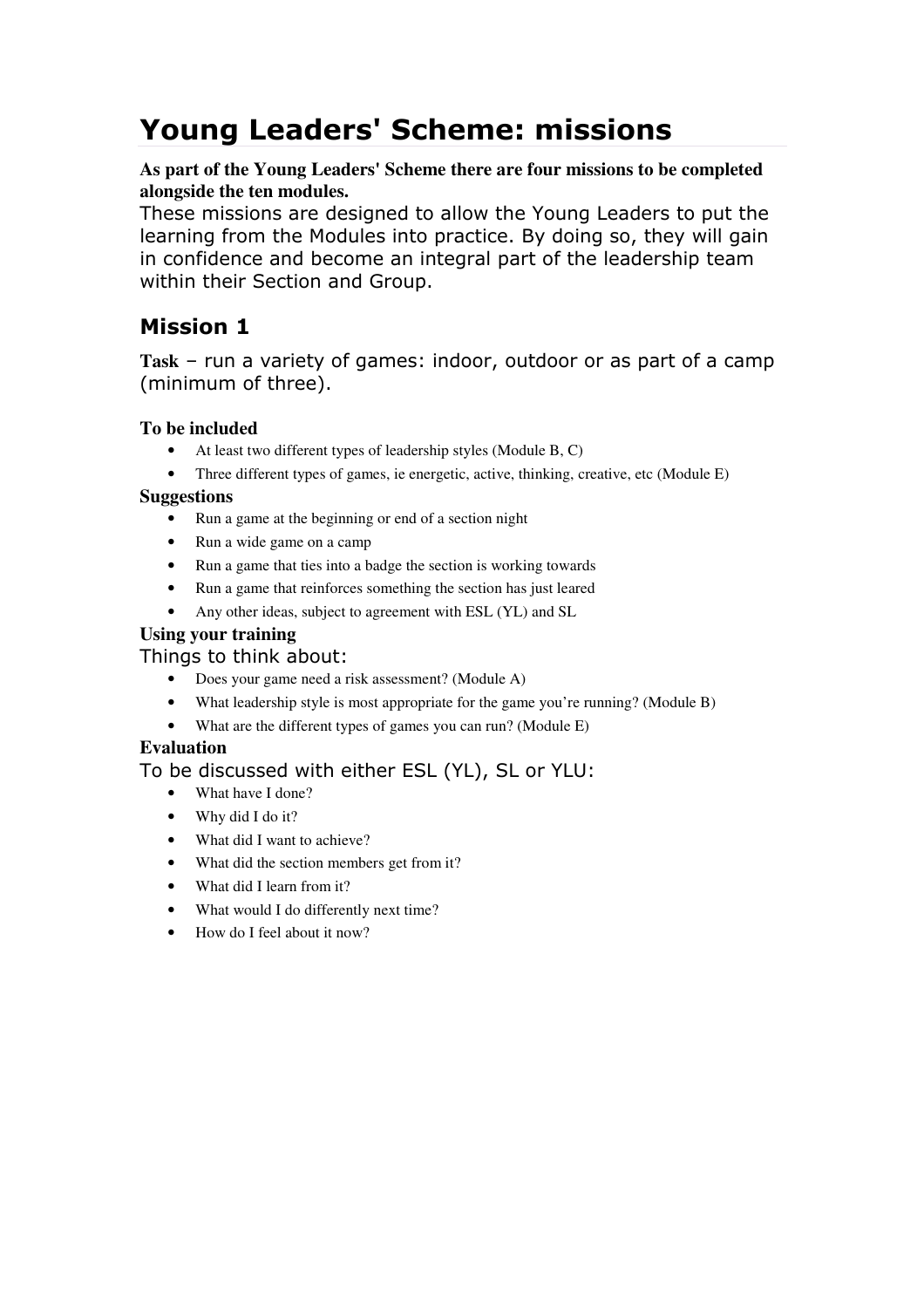# Mission 2

**Task** – plan and run an activity (not a game) as part of either the section programme or a camp programme.

### **To be included**

- planning and organisation
- delivery
- gathering any equipment or materials needed.

### **Suggestions**

- Choose an activity badge to run as part of the programme, providing all the information and materials required for the section to achieve this.
- Run part of a camp programme:
	- pioneering activity
	- obstacle course
	- plan the route for a hike
	- team challenges
	- organising and leading a campfire
- Create a way to record how your activities are working towards different badges.
- Run an activity for the section relating to one of your own hobbies or interests.
- Any other ideas, subject to agreement with the ESL (YL) and SL.

### **Using your training**

### Things to think about:

- Do your activities need a risk assessment? (Module A)
- Do you need a qualified instructor for your activity? (Module G)
- What equipment do you need? (Module G)
- Can all members of the section take part? (Module F)
- Is the activity appropriate for the whole section? (Module C)

### **Evaluation**

- What have I done?
- Why did I do it?
- What did I want to achieve?
- What did the section members get from it?
- What did I learn from it?
- What would I do differently next time?
- How do I feel about it now?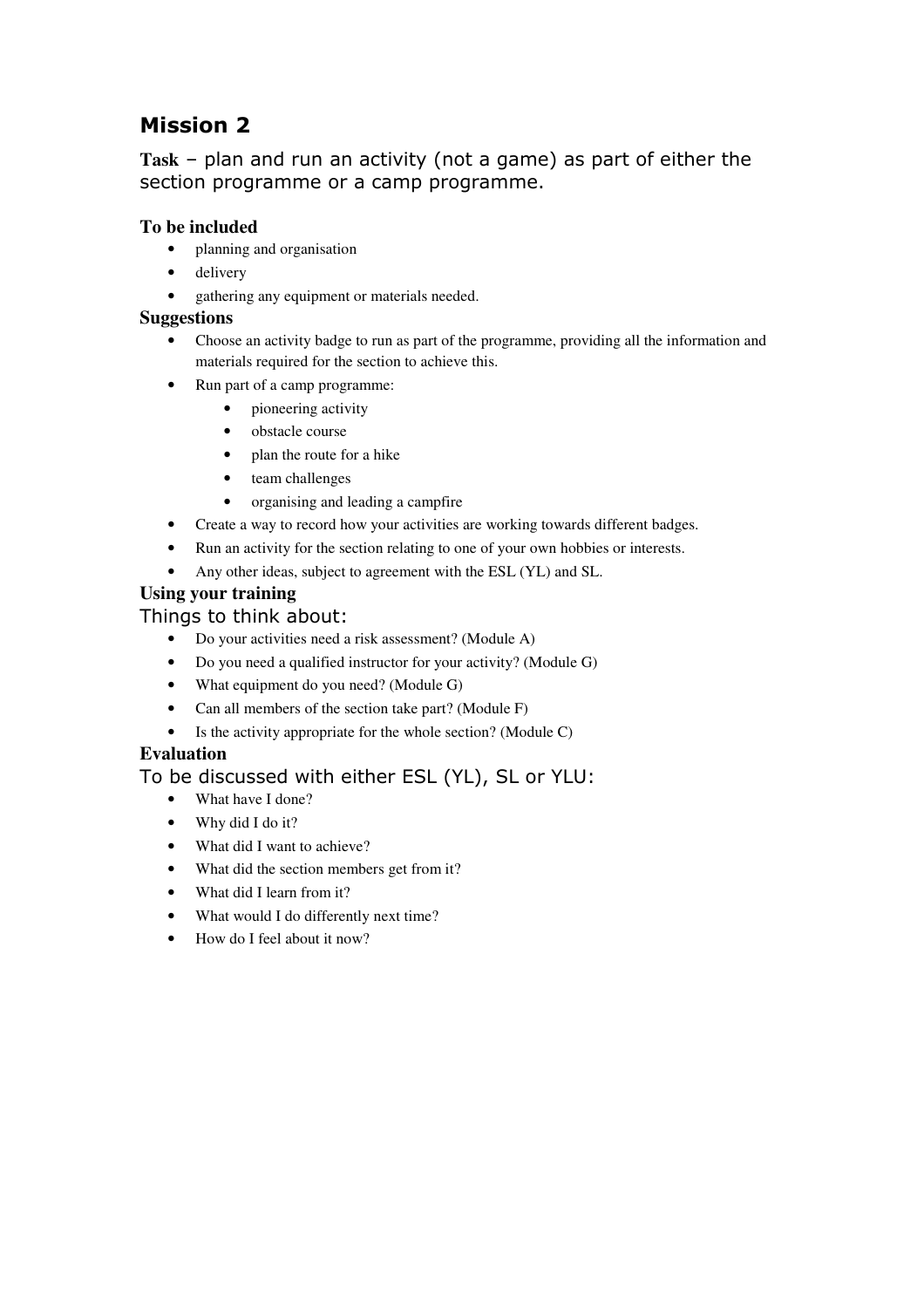# Mission 3

# **Task** – to take the section's programme ideas to a programme planning meeting.

### **To be included**

- Ask the young people in the section for ideas for the programme
- Attendance and contribution at a meeting (eg programme planning, District or County meeting, leaders' meeting)

### **Suggestions**

- Attend a section planning meeting
- Plan and run a meeting (for example, section planning forum)
- Decide who should attend a meeting and invite them
- Organise and run a forum for the young people in your section, taking their ideas and suggestions and giving them to the Section Leader
- Organising for someone to take notes/minutes/points of action
- Plan and run the Sixers/PLs' Forums for two terms, and ensure that the young people in the section understand how they can input their ideas into the section programme
- Any other ideas, subject to agreement with the ESL (YL) and SL

# **Using your training**

### Things to think about:

- What is your role in the meeting? (Module G and H)
- How are you going to ask the young people for their ideas? (Module I and E)
- How are you going to feed back the information? (Module I)
- The logistics of the meeting: is the proposed date/location convenient for the majority of people? (Module G and H)

### **Evaluation**

- What have I done?
- Why did I do it?
- What did I want to achieve?
- What did the section members get from it?
- What did I learn from it?
- What would I do differently next time?
- How do I feel about it now?